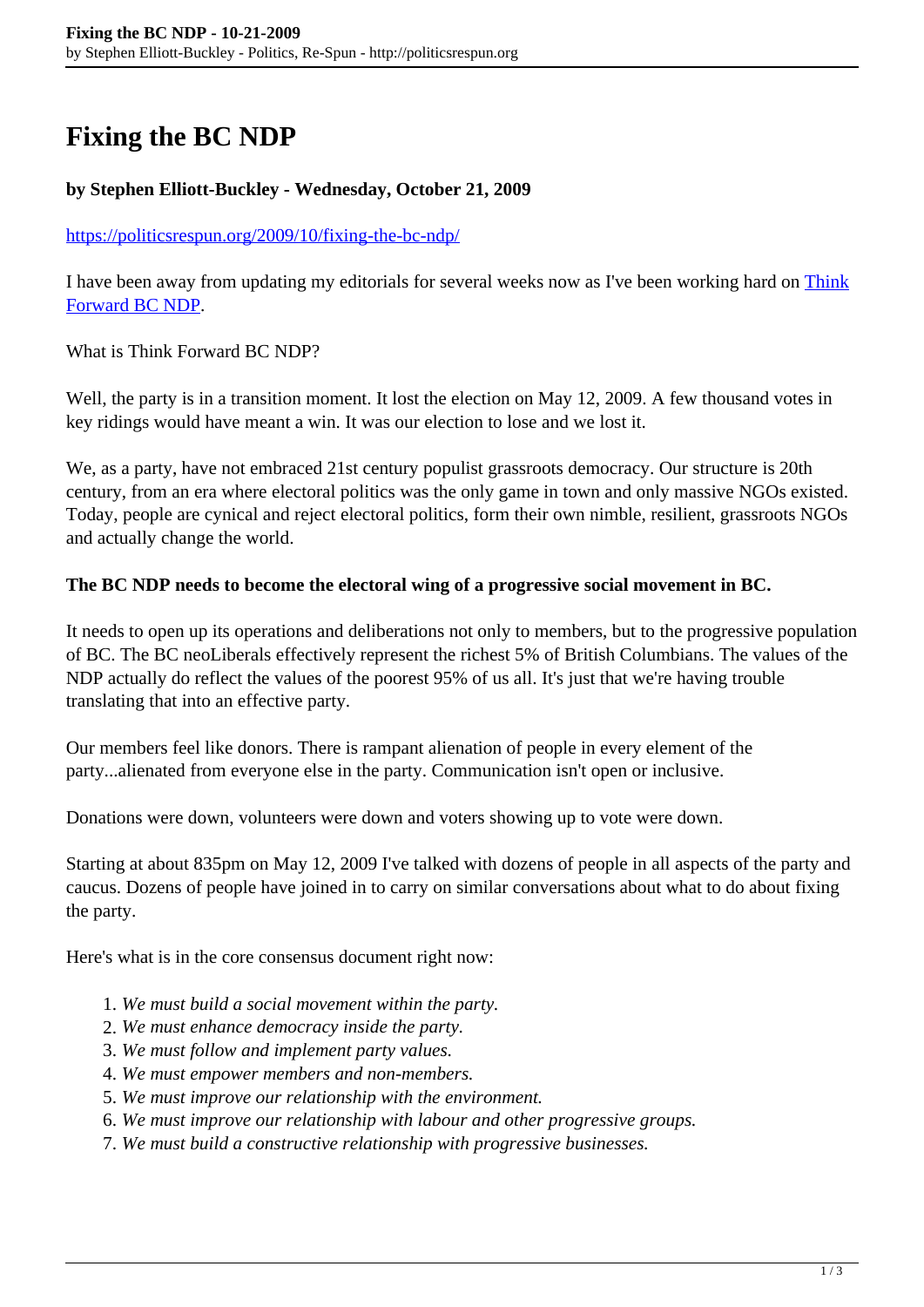Here's how to fix the BC NDP. It's quite simple, actually.

### **Ask people how to fix the party.**

That's it. Open a wide dialogue. Ask for everyone who belongs to the party to help transform the party into something is full of integrity, vibrancy and effectiveness for the 21st century.

No one actually has the key to fixing everything in the party. But all of us together do.

That's it.

But we actually have to do it. Now!

So I've passed up on writing dozens of infuriated editorials since the BC legislature had its stealth opening in August with a budget drop before Labour Day when people were still vacationing.

I've been working the Think Forward thing.

So with about 5 weeks to the BC NDP convention, it's time for everyone to look at the Think Forward consensus documents, in the draft version they are in today. We all need to look at them, say what we like and dislike, add ideas, trim out the garbage, figure out effective ways of implementing the principles and use the documents themselves as a springboard to living the kind of democratic participation that vibrant, robust political parties of the 21st century need to have.

No one "in charge" is responsible for doing this. WE ALL ARE! Every member, non-member supporter, member activist, volunteer, staff person, MLA...anyone who cares about progressive change in BC...we all need to start talking our way to a party we know has the integrity we need it to have.

In the meantime, the BC Liberals can continue to function by stealth as the autocratic cynicism machine it's built itself into over the last couple decades. The BC NDP, however, has a tremendous opportunity to catalyze society into something we can be proud of by being open and inclusive.

And every party member knows at least one person who is so disaffected that they have quit or are pulling back, whether it's because the party can't actually admit that the fast ferries were a mistake or that supporting the Gateway Project and a new Port Mann Bridge, or opposing a Carbon Tax violate our actual democratically formed policies.

It's time for us all to tell the truths about ourselves that need to be aired. We need to vent, to process our disillusionment and to step out and build a party that will build an economy that serves human beings and addresses the massive paradigm shift we need to make to avert climate breakdown...and all the other progressive goals we yearn to achieve.

So, swing by the [Think Forward BC NDP](http://thinkforwardbcndp.wordpress.com/) website. Look at the current drafts of the philosophy and implementation documents. Join the dozens who've already submitted ideas and constructive criticism. Share the ideas with your friends and colleagues. Host coffee or dessert parties and talk about what kind of NDP you want to belong to, then add your ideas.